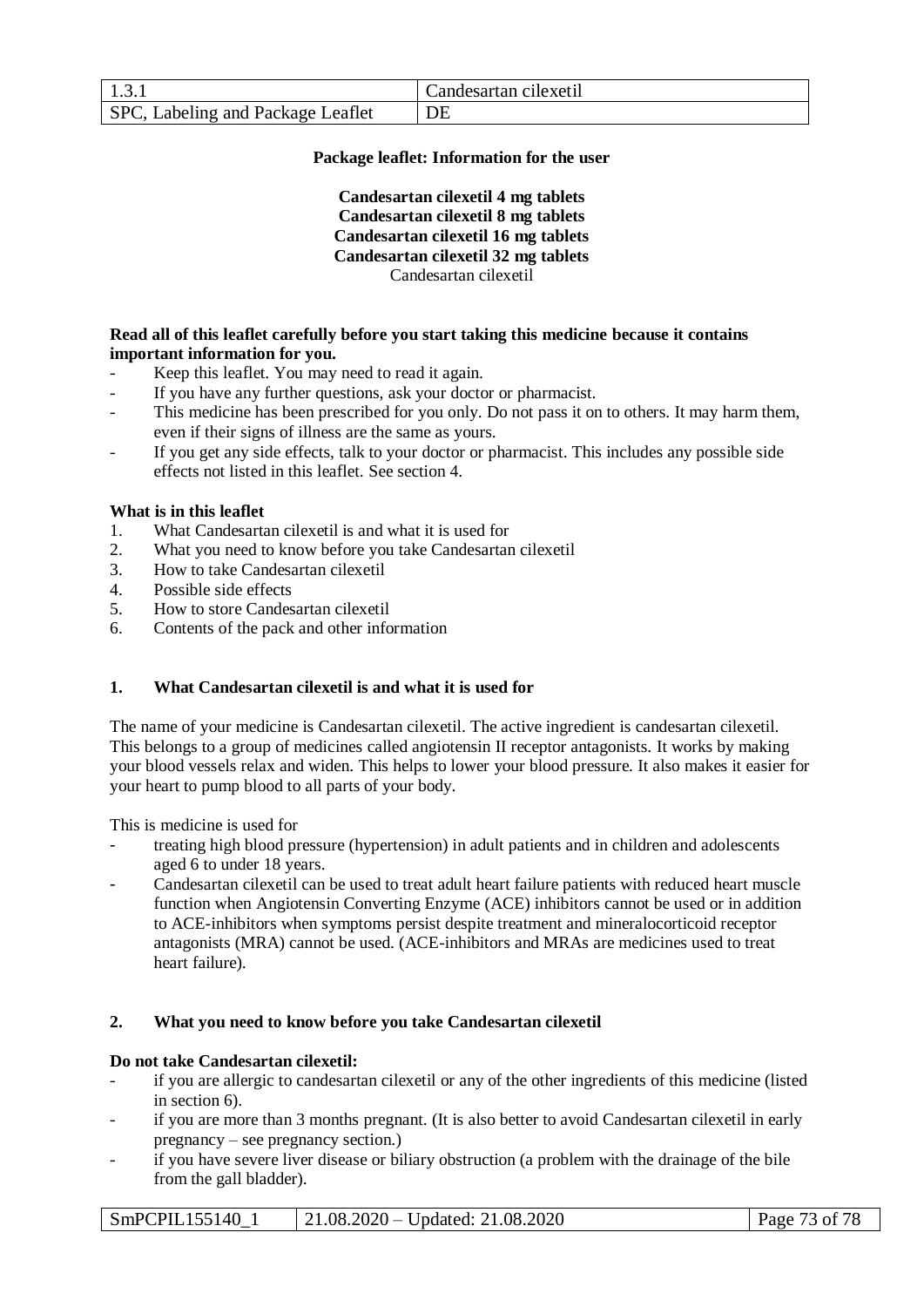|                                   | Candesartan cilexetil |
|-----------------------------------|-----------------------|
| SPC, Labeling and Package Leaflet |                       |

- if the patient is a child under 1 year of age.
- if you have diabetes or impaired kidney function and you are treated with a blood pressure lowering medicine containing aliskiren

If you are not sure if any of these apply to you, talk to your doctor or pharmacist before taking Candesartan cilexetil.

# **Warnings and precautions**

Talk to your doctor or pharmacist before taking Candesartan cilexetil.

- if you have heart, liver or kidney problems, or are on dialysis,
- if you have recently had a kidney transplant,
- if you are vomiting, have recently had severe vomiting, or have diarrhoea,
- if you have a disease of the adrenal gland called Conn's syndrome (also called primary hyperaldosteronism),
- if you have low blood pressure,
- if you have ever had a stroke,
- you must tell your doctor if you think that you are (or might become) pregnant. Candesartan cilexetil is not recommended in early pregnancy, and must not be taken if you are more than 3 months pregnant, as it may cause serious harm to your baby if used at that stage (see pregnancy section).
- if you are taking any of the following medicines used to treat high blood pressure:
	- an ACE-inhibitor (for example enalapril, lisinopril, ramipril), in particular if you have diabetes-related kidney problems.
	- aliskiren
- if you are taking an ACE-inhibitor together with a medicine which belongs to the class of medicines known as mineralocorticoid receptors antagonists (MRA). These medicines are for the treatment of heart failure (see "Other medicines and Candesartan cilexetil").

Your doctor may check your kidney function, blood pressure, and the amount of electrolytes (e.g. potassium) in your blood at regular intervals.

See also information under the heading "Do not take Candesartan cilexetil

Your doctor may want to see you more often and do some tests if you have any of these conditions.

If you are going to have an operation, tell your doctor or dentist that you are taking Candesartan cilexetil. This is because Candesartan cilexetil, when combined with some anaesthetics, may cause a drop in blood pressure.

# **Children and adolescents**

Candesartan cilexetil has been studied in children. For more information, talk to your doctor. Candesartan cilexetil must not be given to children under 1 year of age due to the potential risk to the developing kidneys.

## **Other medicines and Candesartan cilexetil**

Tell your doctor or pharmacist if you are taking, have recently taken or might take any other medicines.

Candesartan cilexetil can affect the way some other medicines work and some medicines can have an effect on Candesartan cilexetil. If you are using certain medicines, your doctor may need to do blood tests from time to time.

In particular, tell your doctor if you are using any of the following medicines:

| SmPCPIL155140 | $21.08.2020 -$<br>Updated: 21.08.2020 | 74 of 78<br>Page |
|---------------|---------------------------------------|------------------|
|---------------|---------------------------------------|------------------|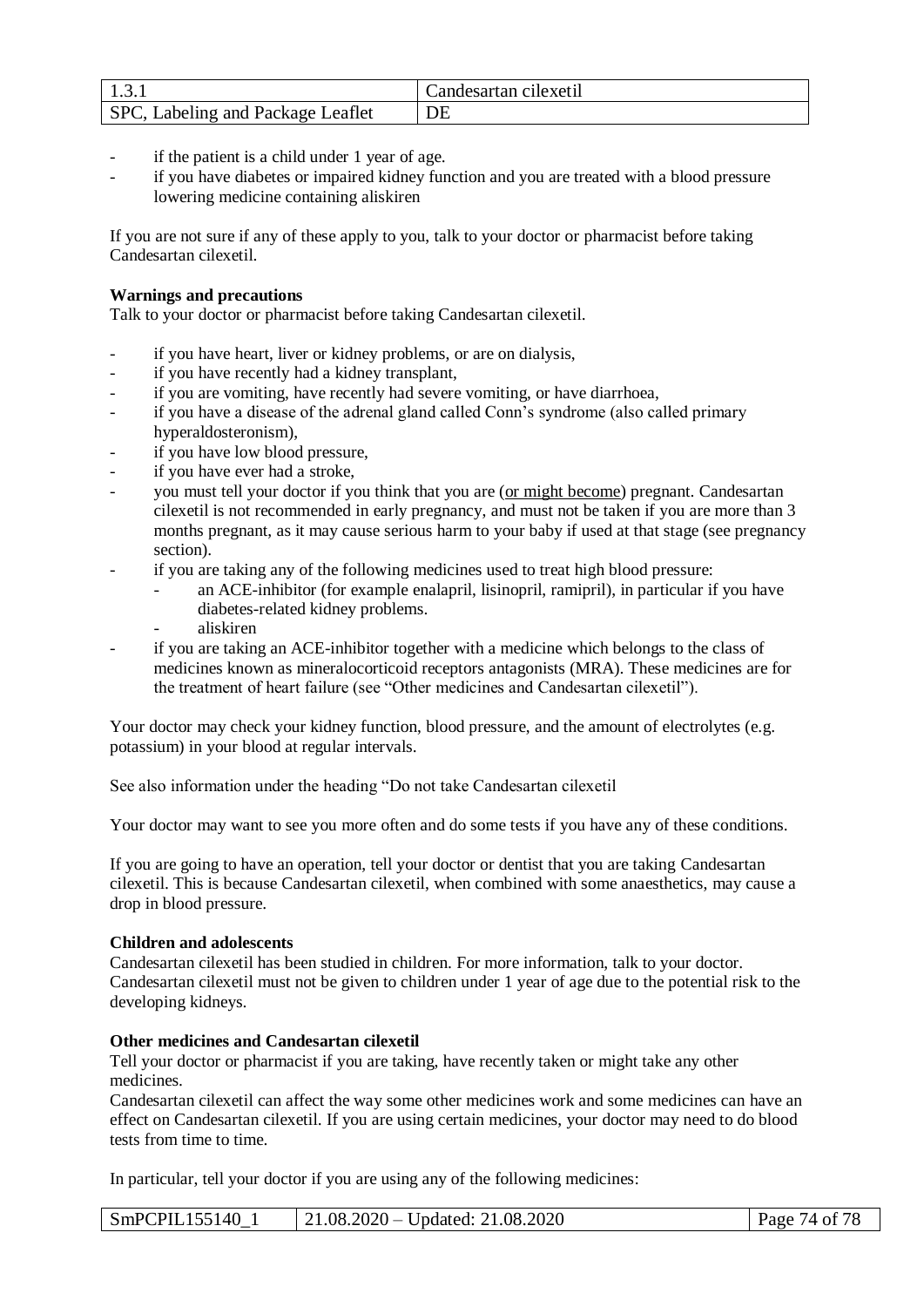|                                   | Candesartan cilexetil |
|-----------------------------------|-----------------------|
| SPC, Labeling and Package Leaflet |                       |

- Other medicines to help lower your blood pressure, including beta-blockers, diazoxide and ACE inhibitors such as enalapril, captopril, lisinopril or ramipril.
- Non-steroidal anti-inflammatory drugs (NSAIDs), such as ibuprofen, naproxen or diclofenac, celecoxib or etoricoxib (medicines to relieve pain and inflammation).
- Acetylsalicylic acid (if you are taking more than 3 g each day) (medicine to relieve pain and inflammation).
- Potassium supplements or salt substitutes containing potassium (medicines that increase the amount of potassium in your blood).
- Heparin (a medicine for thinning the blood).
- Water tablets (diuretics).
- Lithium (a medicine for mental health problems).

Your doctor may need to change your dose and/or to take other precautions:

- If you are taking an ACE-inhibitor or aliskiren (see also information under the headings "Do not take Candesartan cilexetil " and "Warnings and precautions")
- If you are being treated with an ACE-inhibitor together with certain other medicines to treat your heart failure, which are known as mineralocorticoid receptors antagonists (MRA) (for example spironolactone, eplerenone).

## **Candesartan cilexetil with food and drink and alcohol**

Candesartan cilexetil can be taken with or without food.

When you are prescribed Candesartan cilexetil, discuss with your doctor before drinking alcohol. Alcohol may make you feel faint or dizzy.

## **Pregnancy and breast-feeding**

If you are pregnant or breast-feeding, think you may be pregnant or are planning to have a baby, ask your doctor or pharmacist for advice before taking this medicine.

## Pregnancy

You must tell your doctor if you think you are (or might become) pregnant. Your doctor will normally advise you to stop taking Candesartan cilexetil before you become pregnant or as soon as you know you are pregnant and will advise you to take other medicines instead of Candesartan cilexetil. Candesartan cilexetil is not recommended in early pregnancy, and must not be taken when more than 3 months pregnant, as it may cause serious harm to your baby if used after the third month of pregnancy.

## Breast-feeding

Tell your doctor if you are breast-feeding or about to start breast-feeding. Candesartan cilexetil is not recommended for mothers who are breast-feeding, and your doctor may choose another treatment for you if you wish to breast-feed, especially if your baby is newborn, or was born prematurely.

## **Driving and using machines**

Some people may feel tired or dizzy when taking Candesartan cilexetil. If this happens to you, do not drive or use any tools or machines.

## **Candesartan cilexetil contains lactose.**

If you have been told by your doctor that you have an intolerance to some sugars, contact your doctor before taking this product.

# **3. How to take Candesartan cilexetil**

Always take this medicine exactly as your doctor or pharmacist has told you. Check with your doctor> or pharmacist if you are not sure. It is important to keep taking Candesartan cilexetil every day.

| SmPCPIL155140 | $21.08.2020 -$ Updated: 21.08.2020 | Page 75 of 78 |
|---------------|------------------------------------|---------------|
|---------------|------------------------------------|---------------|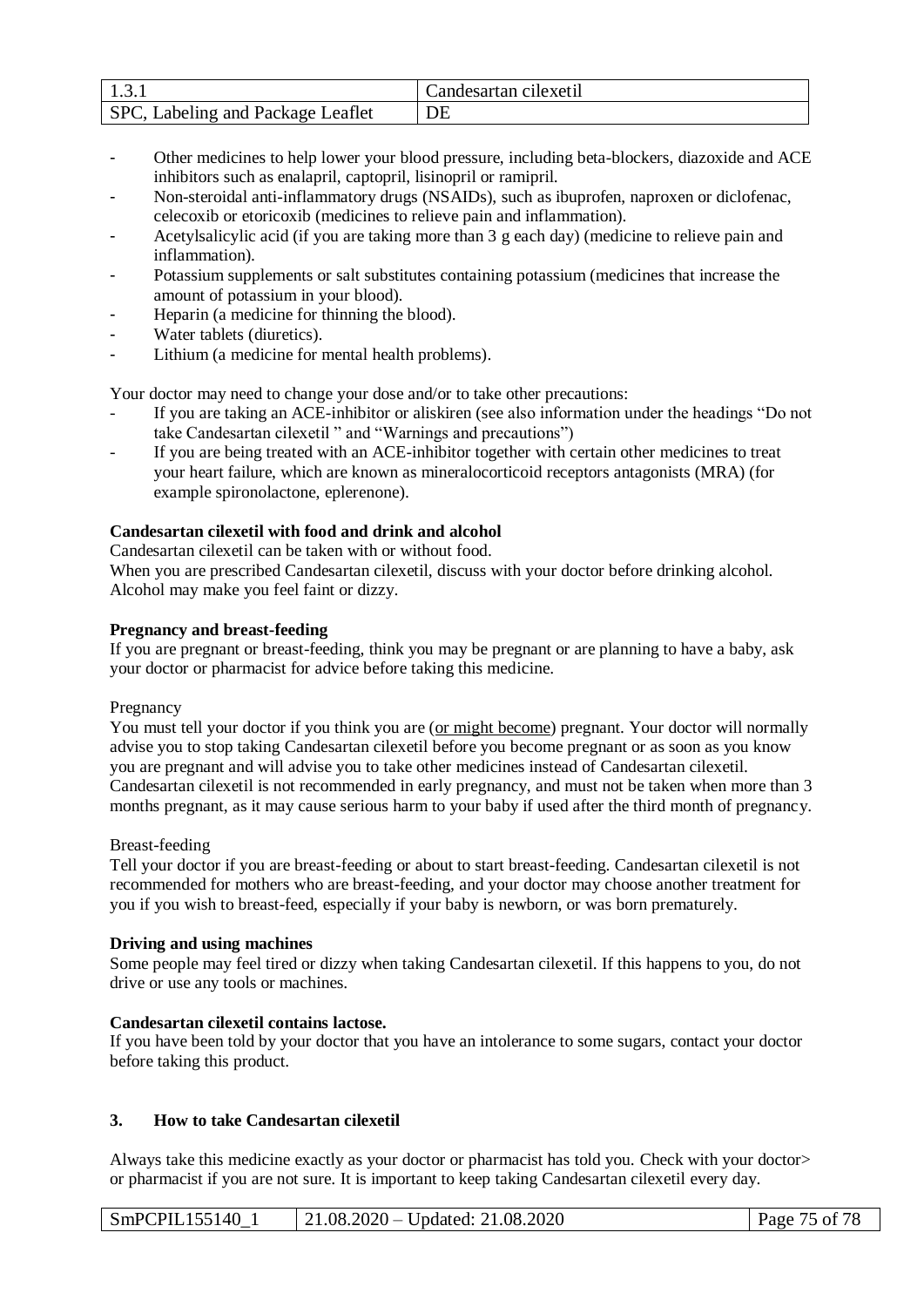|                                   | Candesartan cilexetil |
|-----------------------------------|-----------------------|
| SPC, Labeling and Package Leaflet |                       |

You can take Candesartan cilexetil with or without food.

Swallow the tablet with a drink of water.

Try to take the tablet at the same time each day. This will help you to remember to take it.

## **High blood pressure**

The recommended dose of Candesartan cilexetil is 8 mg once a day. Your doctor may increase this dose to 16 mg once a day and further up to 32 mg once a day depending on blood pressure response. In some patients, such as those with liver problems, kidney problems or those who recently have lost body fluids, e.g., through vomiting or diarrhoea or by using water tablets, the doctor may prescribe a lower starting dose.

Some black patients may have a reduced response to this type of medicine, when given as the only treatment, and these patients may need a higher dose.

## **Use in children and adolescents with high blood pressure**

Children 6 to <18 years of age:

The recommended starting dose is 4 mg once daily.

For patients weighing  $\lt 50$  kg: In some patients whose blood pressure is not adequately controlled, your doctor may decide the dose needs to be increased to a maximum of 8 mg once daily.

For patients weighing  $\geq 50$  kg: In some patients whose blood pressure is not adequately controlled, your doctor may decide the dose needs to be increased to 8 mg once daily and to 16 mg once daily.

## **Heart failure in adults**

The recommended starting dose of Candesartan cilexetil is 4 mg once a day. Your doctor may increase your dose by doubling the dose at intervals of at least 2 weeks up to 32 mg once a day. Candesartan cilexetil can be taken together with other medicines for heart failure, and your doctor will decide which treatment is suitable for you.

## **If you take more Candesartan cilexetil than you should**

If you take more **Candesartan cilexetil** than prescribed by your doctor, contact a doctor or a pharmacist immediately for advice.

# **If you forget to take Candesartan cilexetil**

Do not take a double dose to make up for a forgotten dose. Just take the next dose as normal.

# **If you stop taking Candesartan cilexetil**

If you stop taking **Candesartan cilexetil** your blood pressure may increase again. Therefore do not stop taking **Candesartan cilexetil** without first talking to your doctor.

If you have any further questions on the use of this medicine, ask your doctor or pharmacist.

## **4. Possible side effects**

Like all medicines, this medicine can cause side effects, although not everybody gets them. It is important that you are aware of what these side effects may be.

## **Stop taking Candesartan cilexetil and seek medical help immediately if you have any of the following allergic reactions:**

difficulties in breathing, with or without swelling of the face, lips, tongue and/or throat,

| SmPCPIL155140 | $21.08.2020 -$ Updated: $21.08.2020$ | Page 76 of 78 |
|---------------|--------------------------------------|---------------|
|---------------|--------------------------------------|---------------|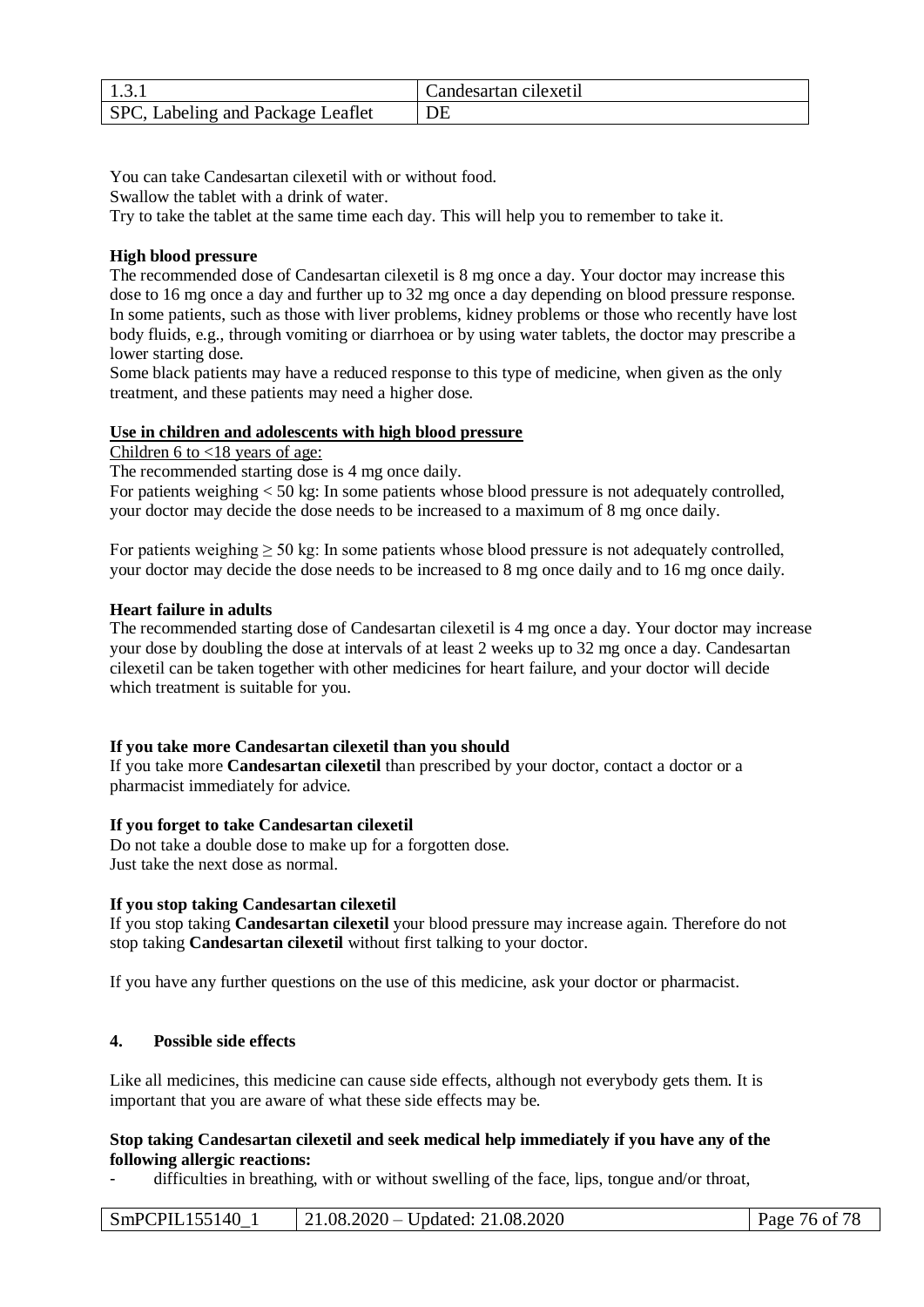|                                   | Candesartan cilexetil |
|-----------------------------------|-----------------------|
| SPC, Labeling and Package Leaflet |                       |

- swelling of the face, lips, tongue and/or throat, which may cause difficulties in swallowing,
- severe itching of the skin (with raised lumps).

Candesartan cilexetil may cause a reduction in number of white blood cells. Your resistance to infection may be decreased and you may notice tiredness, an infection or a fever. If this happens contact your doctor. Your doctor may occasionally do blood tests to check whether Candesartan cilexetil has had any effect on your blood (agranulocytosis).

Other possible side effects include:

# **Common** *(affects 1 to 10 users in 100)*

- Feeling dizzy/spinning sensation.
- Headache.
- Respiratory infection.
- Low blood pressure. This may make you feel faint or dizzy.
- Changes in blood test results: an increased amount of potassium in your blood, especially if you already have kidney problems or heart failure. If this is severe you may notice tiredness, weakness, irregular heart beat or pins and needles.
- Effects on how your kidneys work, especially if you already have kidney problems or heart failure. In very rare cases, kidney failure may occur.

# **Very rare** *(affects less than 1 user in 10,000)*

- Swelling of the face, lips, tongue and/or throat.
- A reduction in your red or white blood cells. You may notice tiredness, an infection or a fever.
- Skin rash, lumpy rash (hives).
- Itching.
- Back pain, pain in joints and muscles.
- Changes in how your liver is working, including inflammation of the liver (hepatitis). You may notice tiredness, yellowing of your skin and the whites of your eyes and flu like symptoms.
- Cough.
- Nausea.
- Changes in blood test results: a reduced amount of sodium in your blood. If this is severe then you may notice weakness, lack of energy, or muscle cramps.

# **Not known (frequency cannot be estimated from the available data):**

**-** Diarrhoea.

In children treated for high blood pressure, side effects appear to be similar to those seen in adults, but they happen more often. Sore throat is a very common side effect in children but not reported in adults and runny nose, fever and increased heart rate are common in children but not reported in adults.

# **Reporting of side effects**

If you get any side effects, talk to your doctor or pharmacist. This includes any possible side effects not listed in this leaflet. You can also report side effects directly via Yellow Card Scheme Website: [www.mhra.gov.uk/yellowcard](http://www.mhra.gov.uk/yellowcard) or search for MHRA Yellow Card in the Google Play or Apple App Store

By reporting side effects you can help provide more information on the safety of this medicine.

# **5. How to store Candesartan cilexetil**

| SmPCPIL155140 | $21.08.2020 -$ Updated: 21.08.2020 | Page 77 of 78 |
|---------------|------------------------------------|---------------|
|---------------|------------------------------------|---------------|